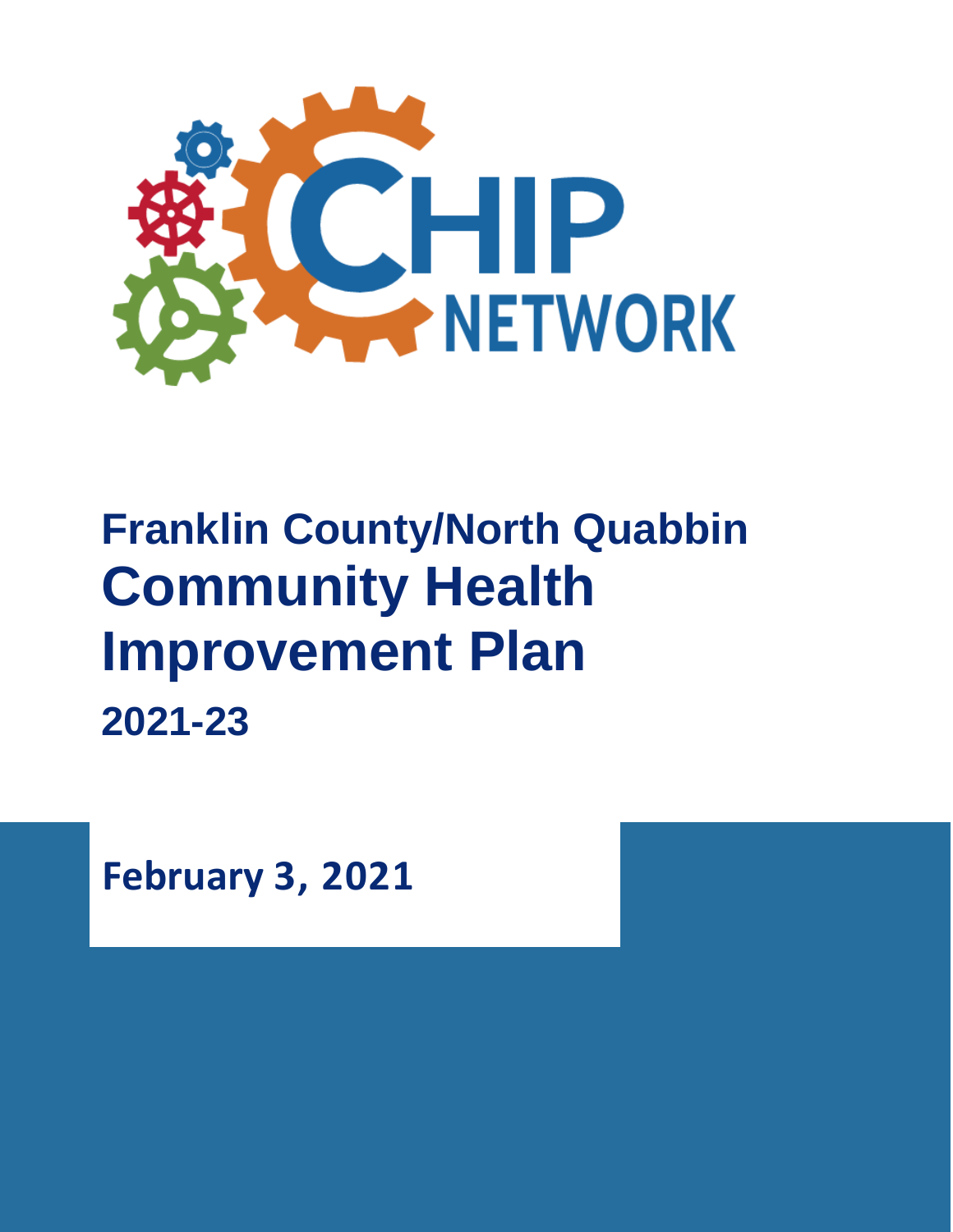

**VISION:**

The Franklin County/North Quabbin Community Health Improvement Plan (CHIP) Network's vision is that all residents of Franklin County and the North Quabbin Region will have the opportunity to pursue healthy lifestyles, to participate in shaping the systems that affect their health, and to achieve social, emotional, physical, and spiritual well-being.

## **MISSION:**

With this vision in mind, we intend for the CHIP Network to:

- Identify priority health needs and disparities and the factors that contribute to them;
- Build on our strengths by identifying current resources in the community to address priority health issues;
- Identify and support the implementation of effective strategies for addressing priority health needs;
- Reduce gaps and duplication in services;
- Increase our collective ability to secure resources to improve health in our region.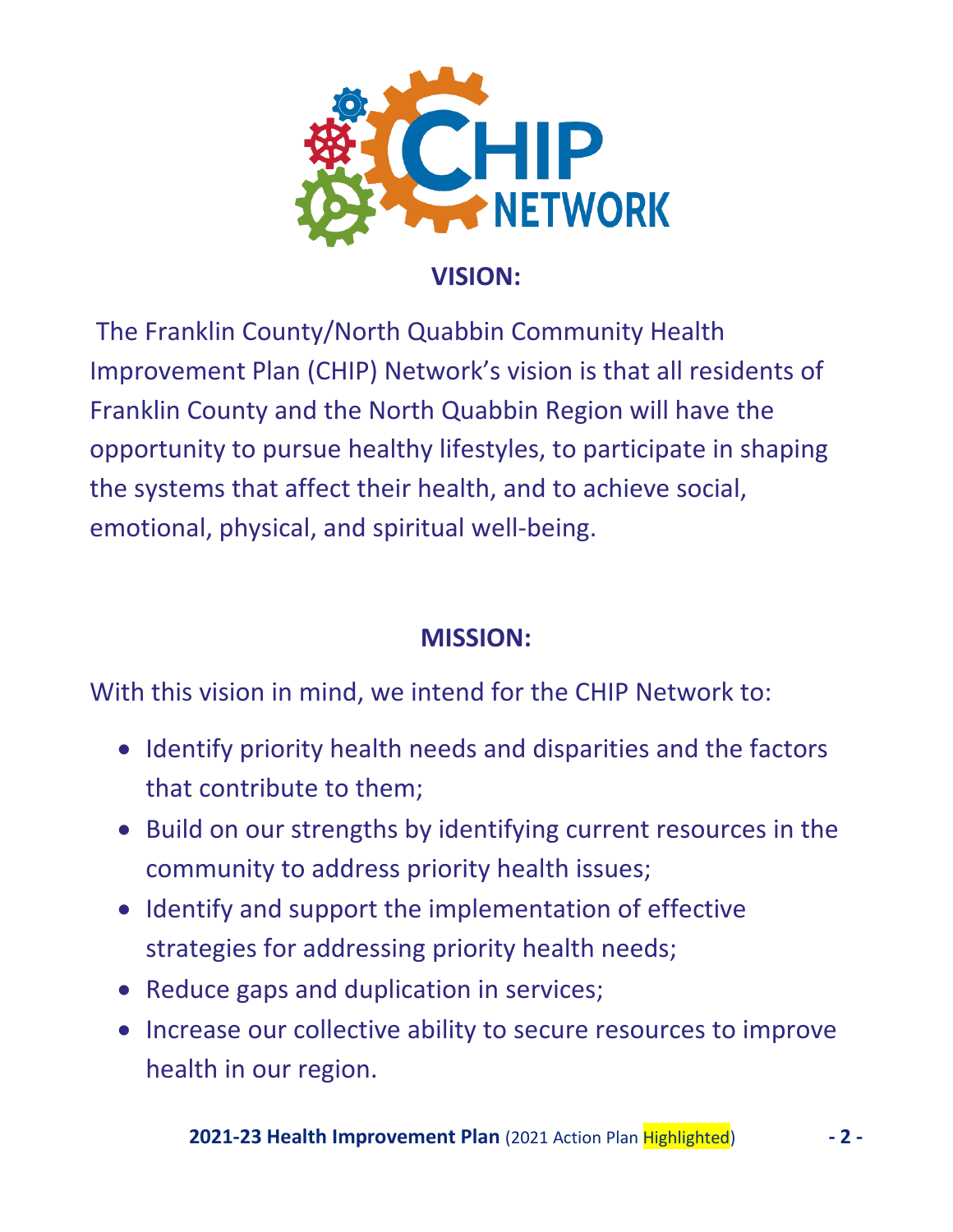## **CHIP SPONSORING ORGANIZATIONS**

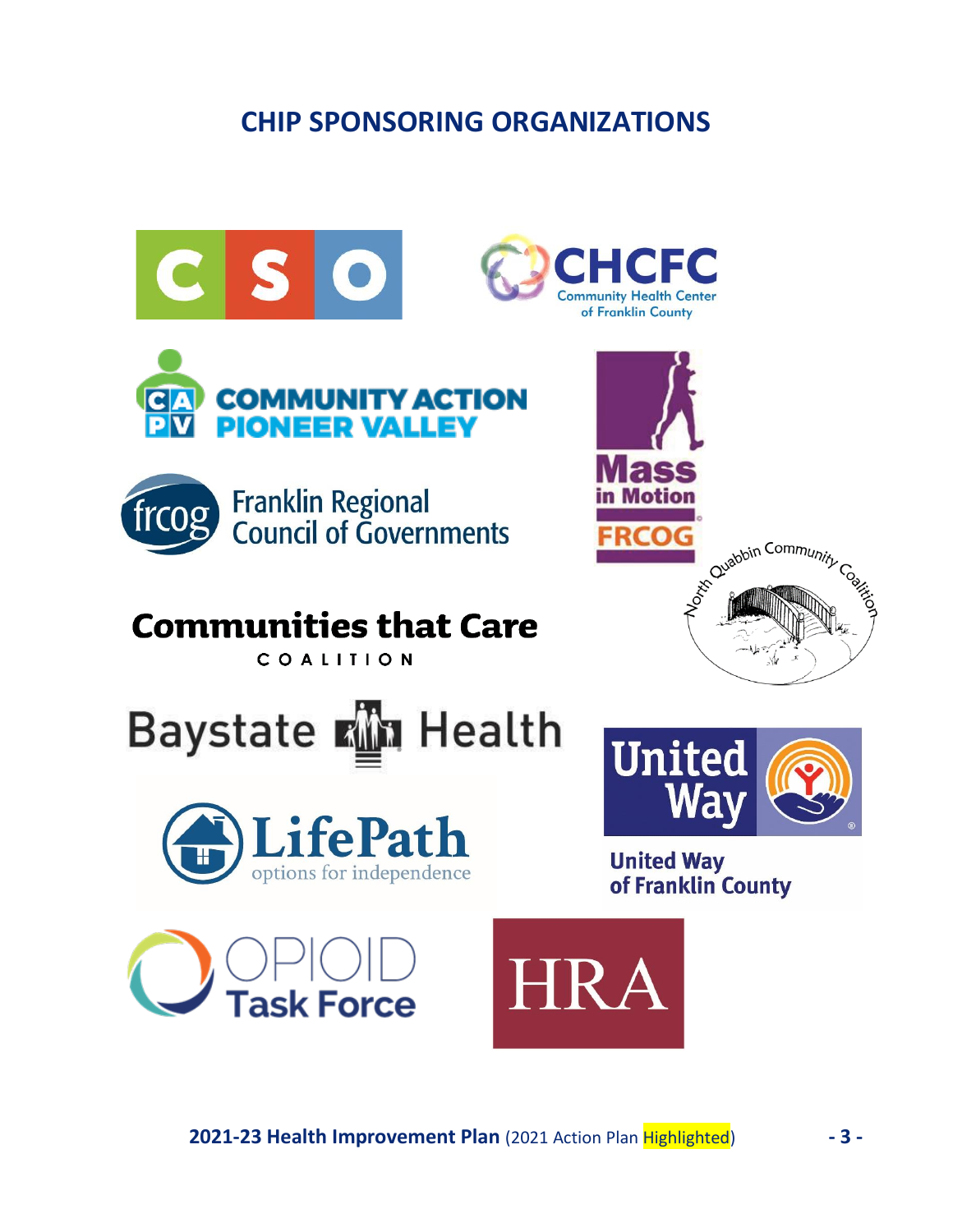#### **TABLE OF CONTENTS**

|  | OBJECTIVE 1: Increase the percentage of youth in Franklin County and North Quabbin who<br>accurately understand the potential risk of harm from youth drug and alcohol use. |  |  |  |
|--|-----------------------------------------------------------------------------------------------------------------------------------------------------------------------------|--|--|--|
|  | OBJECTIVE 2: Increase the percentage of youth in our region who get a clear message from their                                                                              |  |  |  |
|  | OBJECTIVE 3: Increase the percentage of youth in our region who feel that they have warm,                                                                                   |  |  |  |
|  | OBJECTIVE 4: Decrease the number of youth in Franklin County/North Quabbin who are                                                                                          |  |  |  |

| OBJECTIVE 1: Increase the engagement of people experiencing the spectrum of mental wellness in<br>both decision-making for planning and services, and peer support/sharing activities (with at least 5<br>people from communities that have experienced systemic oppression recruited first, who help |
|-------------------------------------------------------------------------------------------------------------------------------------------------------------------------------------------------------------------------------------------------------------------------------------------------------|
|                                                                                                                                                                                                                                                                                                       |
| OBJECTIVE 2: Increase compassion for people experiencing the spectrum of mental wellness as                                                                                                                                                                                                           |
| OBJECTIVE 3: Increase the number of organizations funding people in system navigator roles over                                                                                                                                                                                                       |

| OBJECTIVE 1: Increase the number of towns in Franklin County/ North Quabbin that have passed                                                                                                             |  |
|----------------------------------------------------------------------------------------------------------------------------------------------------------------------------------------------------------|--|
| OBJECTIVE 2: Increase by 100% the amount invested in Complete Streets projects in Franklin                                                                                                               |  |
| OBJECTIVE 3: Increase miles of sidewalks, bicycle facilities, bus stops, park improvements, street                                                                                                       |  |
| <i>OBJECTIVE 4:</i> increase the number of people participating in specific existing and new lifestyle<br>change programs that promote healthy eating and/or physical activity AND the retention rate of |  |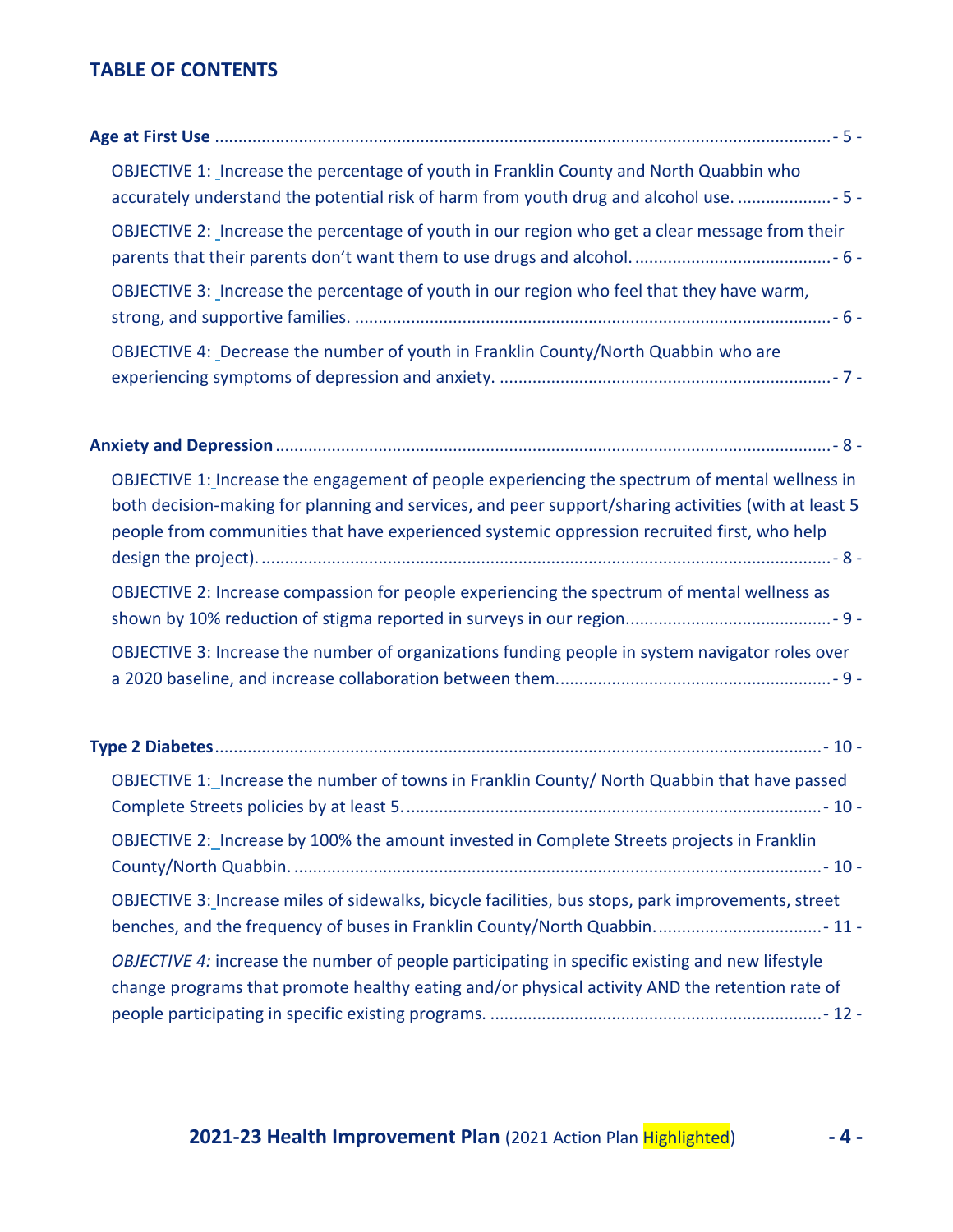## <span id="page-4-0"></span>**Age at First Use**

### Social Environment

**GOAL:** Delay the age at first use of addictive substances for all youth, with a particular focus on those disproportionately affected, including LGBTQ youth, youth of color, youth from families with low incomes, and DCF involved youth

#### <span id="page-4-1"></span>**OBJECTIVE 1:**

<span id="page-4-2"></span>Increase the percentage of youth in Franklin County and North Quabbin who accurately understand the potential risk of harm from youth drug and alcohol use.

#### **STRATEGIES:**

Promote adoption and implementation of LifeSkills (a curriculum for middle school students focused on building social and emotional skills).

Work on integrating SBIRT (Screening, Brief Intervention, and Referral to Treatment) tool more fully into clinical settings with youth, and combine with trans-friendly provider training, and/or anti-racism training.

Support and promote Youth-Led Substance Use Prevention Campaigns (such as the Above the Influence Campaign, or The 84 Campaign), including tobacco/vaping compliance checks and advertising enforcement.

Pilot Safety First curriculum (a harm-reduction based drug education curriculum from the Drug Policy Alliance) in a community setting.

**OUTCOME**: From 2018-2023, a 10% reduction in the percentage of 8th grade students in Franklin County and North Quabbin who have the risk factor "Lack of perceived risk of harm from drug use" as measured by the Teen Health Survey (PNAS).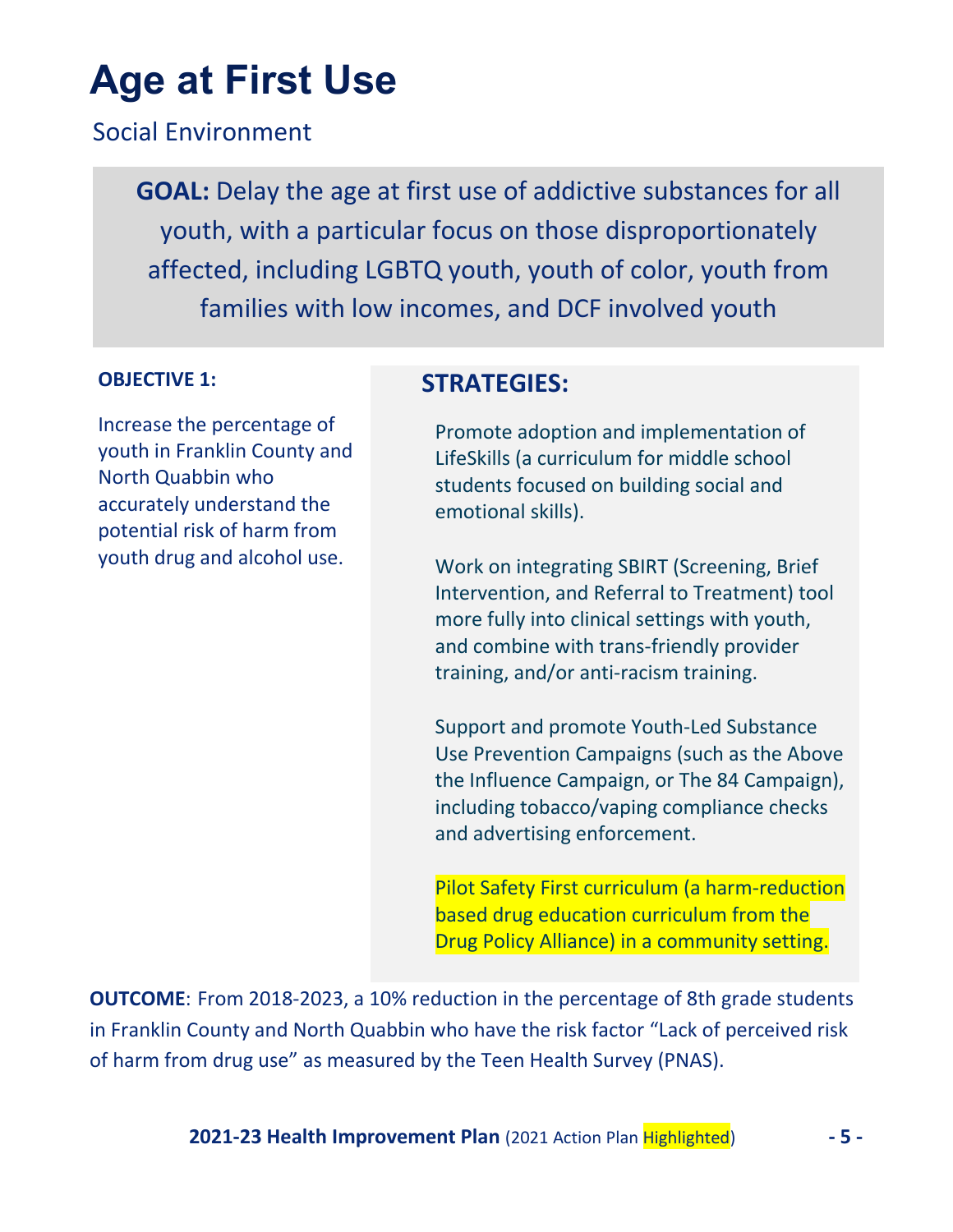## **Age at First Use**

### Social Environment

#### <span id="page-5-0"></span>**OBJECTIVE 2:**

<span id="page-5-1"></span>increase the percentage of youth in our region who get a clear message from their parents that their parents don't want them to use drugs and alcohol.

### **STRATEGY:**

Promote and support Peer-Led Parent Outreach (PEER Community Ambassadors is a new collaboration between numerous familyserving agencies that provides peer-led parent outreach; PEER stands for Parent Engagement, Enrichment, and Resources).

**OUTCOME:** From 2018-2023, a 10% reduction in the percentage of 8th grade students in Franklin County and North Quabbin who have the risk factor "Parental attitudes that don't discourage drug and alcohol use" as measured by the Teen Health Survey (PNAS).

#### <span id="page-5-2"></span>**OBJECTIVE 3:**

<span id="page-5-3"></span>increase the percentage of youth in our region who feel that they have warm, strong, and supportive families.

### **STRATEGIES:**

Promote and support outreach and recruiting for evidence-based parent education programs, including Strengthening Families, Nurturing Families, Parenting Journey, etc.

Link court-involved & diversion youth with youth programs, and link court-involved parents with community programs/resources.

**OUTCOME:** From 2018-2023, 10% reduction in the percentage of 8th grade students in Franklin County and North Quabbin who have the risk factor "Family management problems" and 10% increase in the percentage of those who have the protective factor "Family attachment," as measured by the Teen Health Survey (PNAS).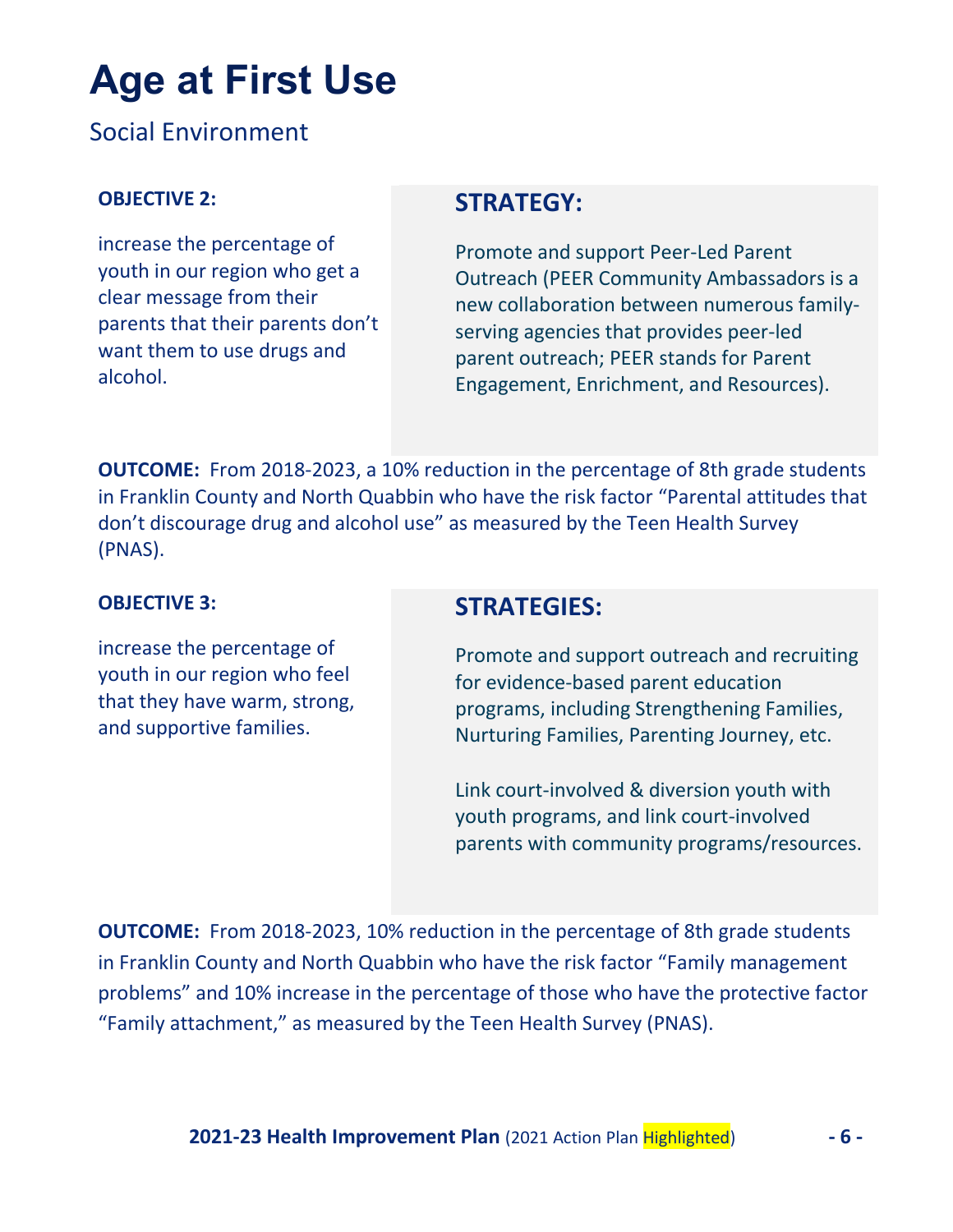## **Age at First Use**

Social Environment

### <span id="page-6-0"></span>**OBJECTIVE 4:**

<span id="page-6-1"></span>**Decrease the number of youth in Franklin County/North Quabbin who are experiencing symptoms of depression and anxiety.**

### **STRATEGIES:**

Promote and support successful mentoring programs such as Big Brothers Big Sisters of FC, CHD/CSO, CBHI, etc.

Promote and support successful Anti-Racism Work and Peer Support Programs such as Gen Q, Stand-Up, Shout Out, CTC Advancing Racial Justice in Schools project, etc.

Promote and support Peer-Led Parent Outreach around Supporting Youth Mental Health and Family Connectedness (see PEER Ambassadors, Coalition Connections Newsletter, BBBS).

Promote and support PreVenture (an evidence-based program where counselors teach skills from Cognitive Behavioral Therapy to youth who are at high risk of substance use).

**OUTCOME:** From 2018-2023, a 10% reduction in the in the percentage of 8th grade students in Franklin County and North Quabbin who have the risk factor "Symptoms of depression" and 10% reduction in the percentage of those who have the risk factor "Symptoms of anxiety," as measured by the Teen Health Survey (PNAS).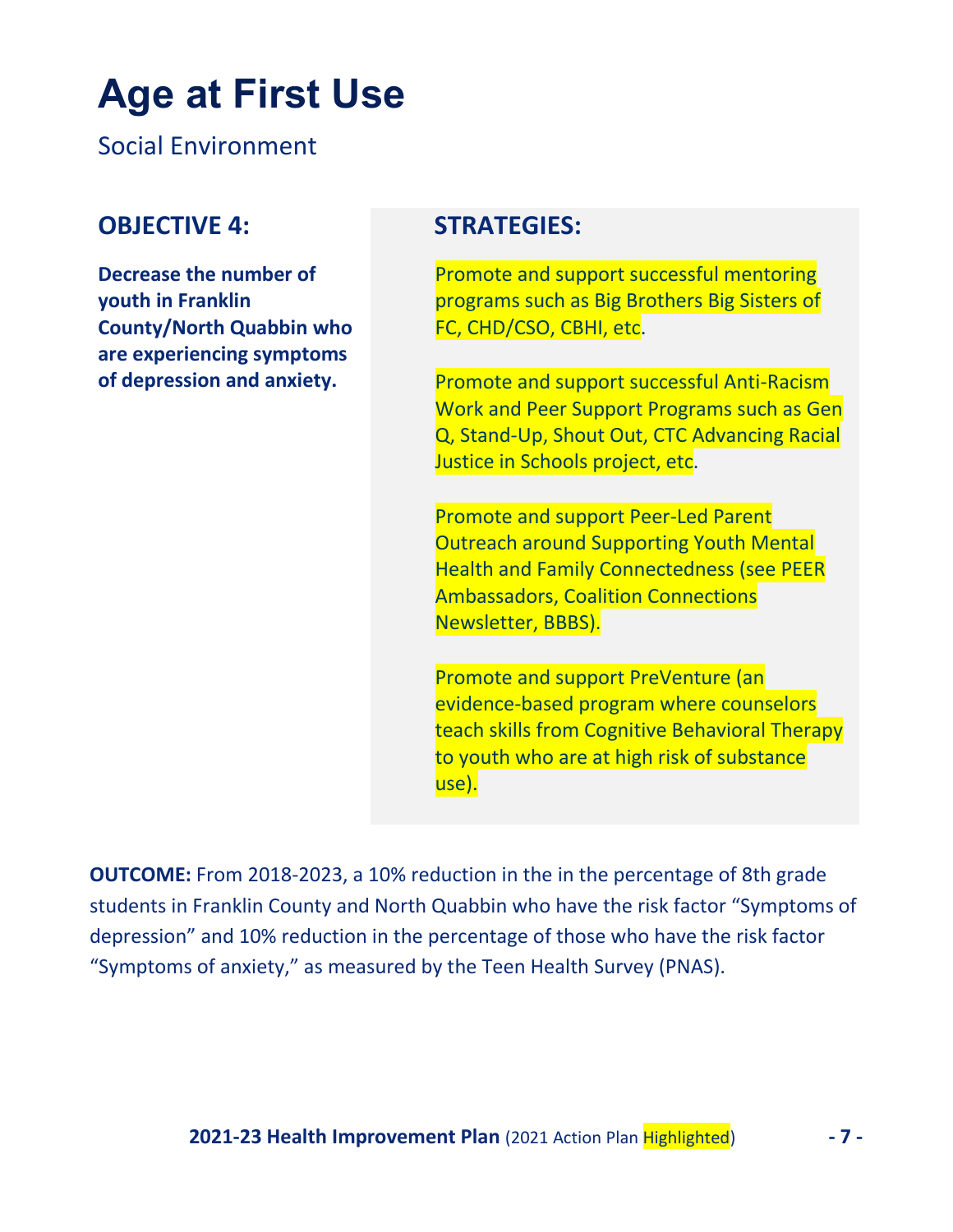## <span id="page-7-0"></span>**Anxiety and Depression**

Social Environment

**GOAL:** Increase individual and collective resiliency by strengthening social connectedness for those experiencing depression and/or anxiety.

#### <span id="page-7-1"></span>**OBJECTIVE 1:**

<span id="page-7-2"></span>Increase the engagement of people experiencing the spectrum of mental wellness in both decision-making for planning and services, and peer support/sharing activities (with at least 5 people from communities that have experienced systemic oppression recruited first, who help design the project).

### **STRATEGIES:**

Increase access/decrease barriers to trainings and certifications for people with experience of anxiety or depression by providing funding, publicity, and professional/career supports for Certified Peer Support Specialists (CPS), Community Health Workers (CHW), Young Adult Peer Mentor Certification (YAPM), Doulas, and Recovery Coaches (RC).

Gather data to establish a baseline on the number of support groups currently available in person and online, and attendance at them.

Support those with lived experience to participate in coalitions, planning groups, etc. through stipends, 1:1 preparation support and follow up, and agency "best practice" checklist for optimal inclusion.

**OUTCOMES:** By 2023, change shown by existing measures such as GIPRA, DMH data, Home Base participant questions, Mass Health, CAPV Needs Assessment, ACO behavioral health screening data.

Increase attendance by those in trainings/support groups in other policy, planning, and systems change activities to advance this work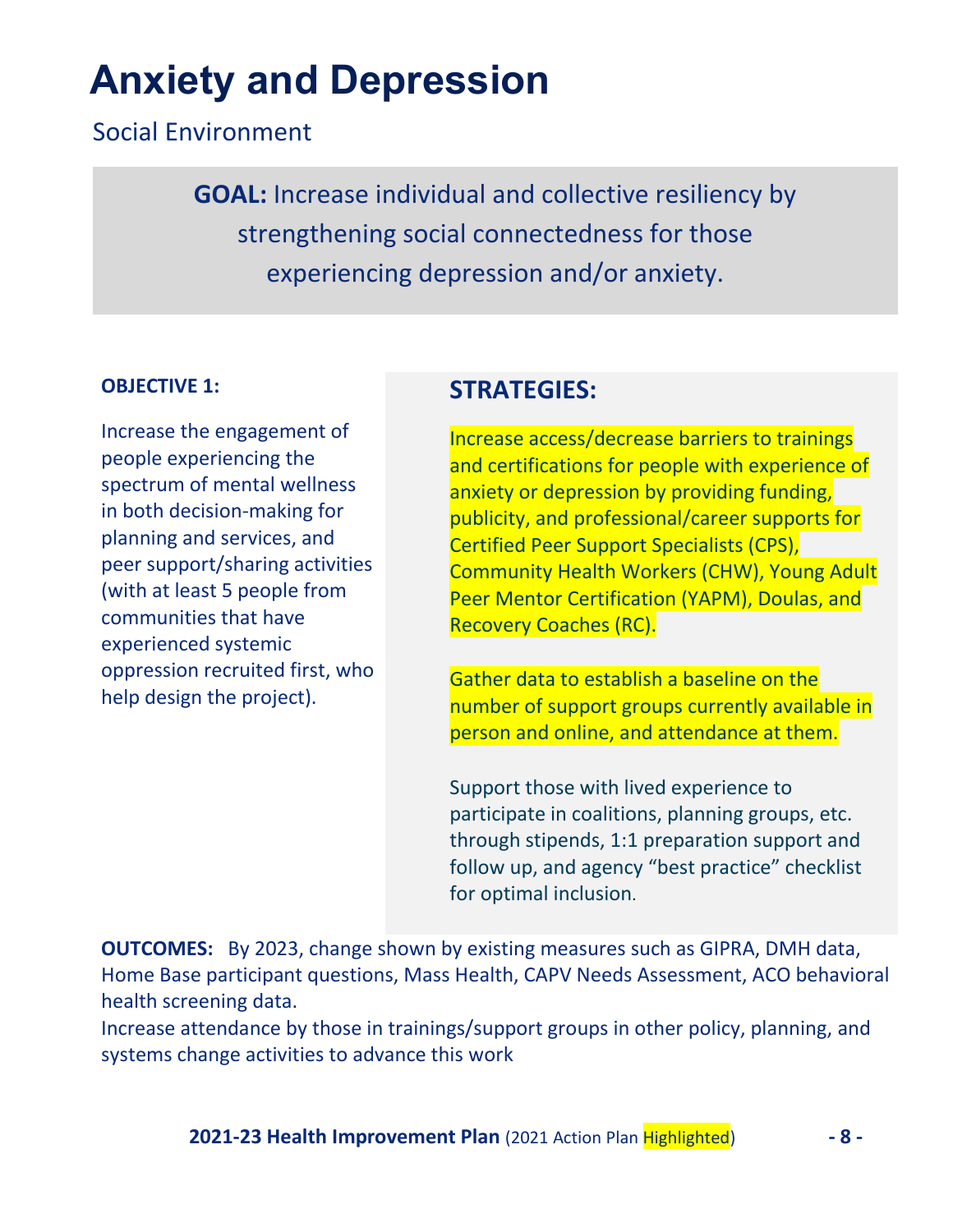## **Anxiety and Depression**

Social Environment

#### <span id="page-8-0"></span>**OBJECTIVE 2:**

<span id="page-8-1"></span>Increase compassion for people experiencing the spectrum of mental wellness as shown by 10% reduction of stigma reported in surveys in our region.

### **STRATEGY:**

Implement educational programs and marketing and social marketing campaigns that decrease stigma and increase help-seeking behavior.

**OUTCOME:** By 2023, 10% reduction of stigma reported in surveys in our region, including Annual Teen Health Survey, CAPV Needs Assessment Survey, Healthy Families data, other Communities That Care Coalition (CTC) survey

#### <span id="page-8-2"></span>**OBJECTIVE 3:**

<span id="page-8-3"></span>increase the number of organizations funding people in system navigator roles over a 2020 baseline, and increase collaboration between them.

#### **STRATEGIES:**

Advocate for State policy change on increasing Mass Health and Commercial reimbursement rates for peer support roles filled by people with lived experience to be paid a living wage.

Create a network of navigators through Franklin County Resource Network and using Look4Help.

Support organizations which host peer roles to better integrate them.

**OUTCOME:** By 2023, increase in number of organizations over 2021 baseline; increase collaboration by 20%.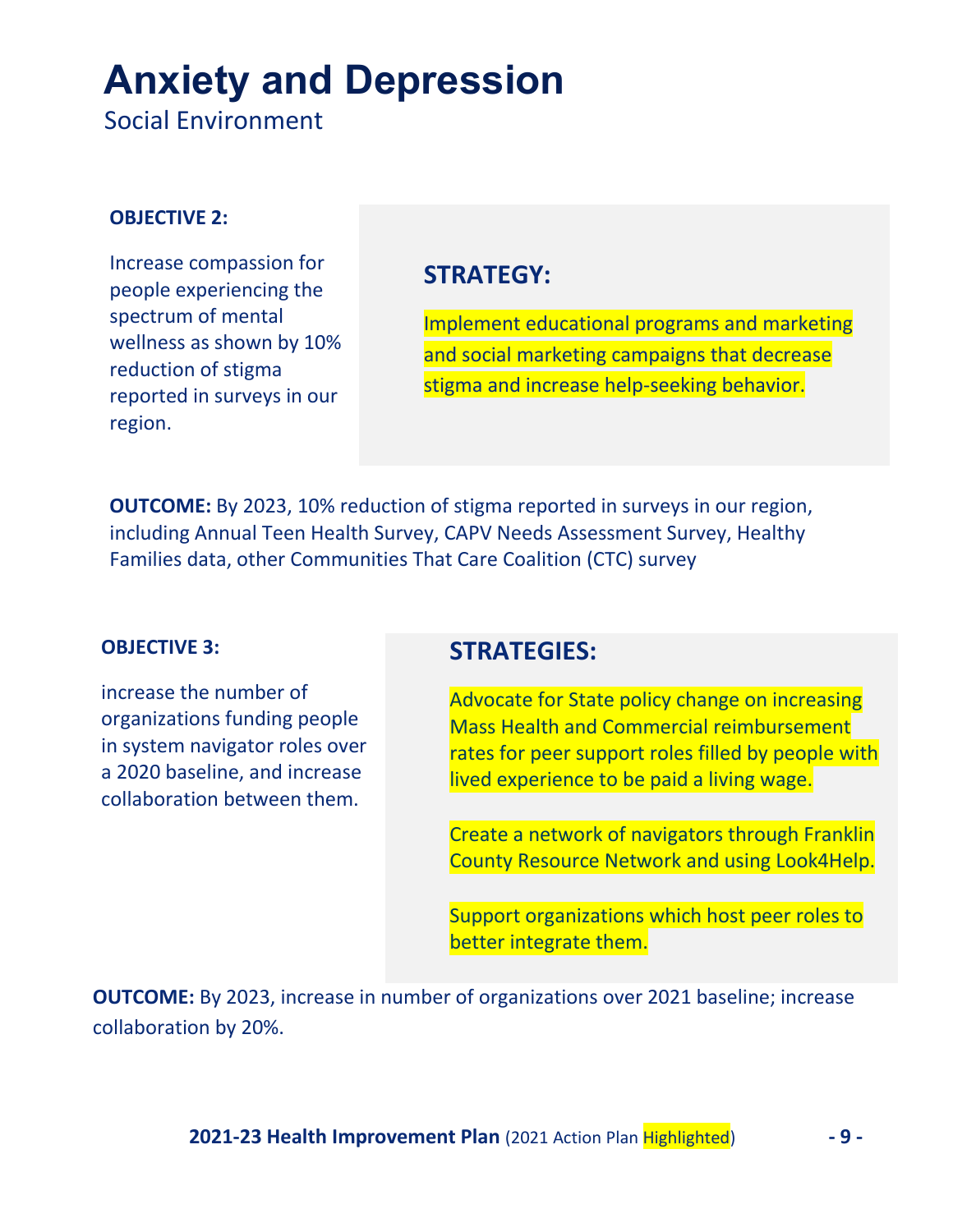## <span id="page-9-0"></span>**Type 2 Diabetes**

Built Environment

**GOAL:** Continue to evolve the built environment to reduce barriers to active living and healthy eating for people living with or at risk for diabetes.

#### <span id="page-9-1"></span>**OBJECTIVE 1:**

#### **STRATEGY:**

<span id="page-9-2"></span>Increase the number of towns in Franklin County/ North Quabbin that have passed Complete Streets policies by at least 5.

Encourage more towns to enter the Complete Streets program

**OUTCOME**: By 2023, the number of towns in Franklin County/North Quabbin that have passed Complete Streets policies is 16 or more.

#### <span id="page-9-3"></span>**OBJECTIVE 2**:

<span id="page-9-4"></span>Increase by 100% the amount invested in Complete Streets projects in Franklin County/North Quabbin.

### **STRATEGY:**

Encourage more towns to enter the Complete Streets program

**OUTCOME:** By 2023, funding for Complete Streets projects in Franklin County/North Quabbin has increased from approximately \$1.5 to \$3 million.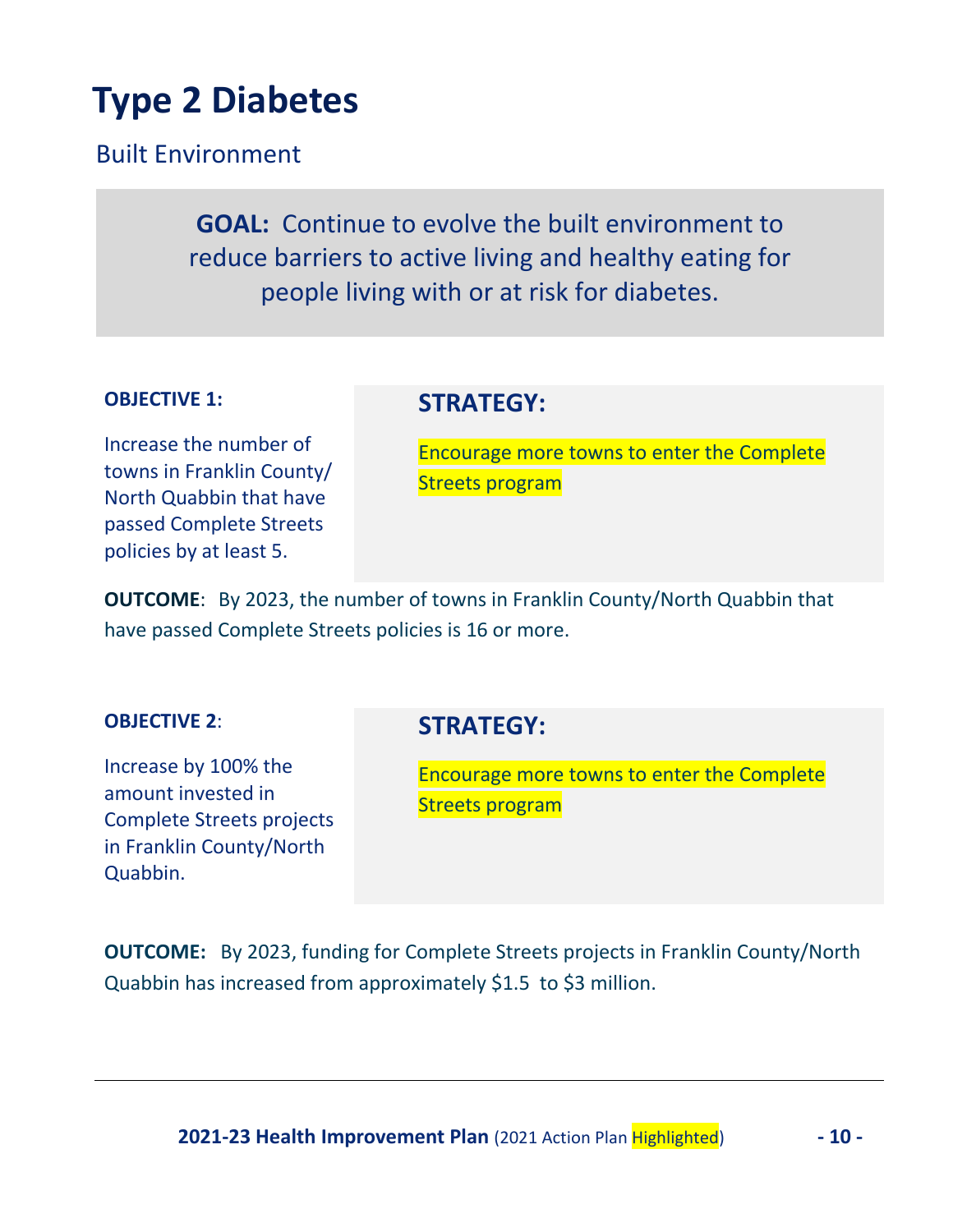## **Type 2 Diabetes**

Built Environment

#### <span id="page-10-0"></span>**OBJECTIVE 3:**

<span id="page-10-1"></span>**Increase miles of sidewalks, bicycle facilities, bus stops, park improvements, street benches, and the frequency of buses in Franklin County/North Quabbin.**

#### **STRATEGIES:**

Identify what projects we would advocate for and within particular towns.

Secure funding, including but not limited to: Community Development Block Grants/other public access grants

Inform towns about possible funding sources and connect them with people who can help them obtain them (e.g., Land and Water Conservation Fund (LWCF), Park Grants), Community Preservation Act (CPA)

Encourage more towns to enter Complete Streets program

Identify through recreation departments or open space planning unexploited locations and potential projects for expanding opportunities for physical activity

**OUTCOME:** By 2023, the miles of sidewalks and bicycle facilities, the number of bus stops, park improvements, and street benches, and the frequency of buses has increased by 5%.